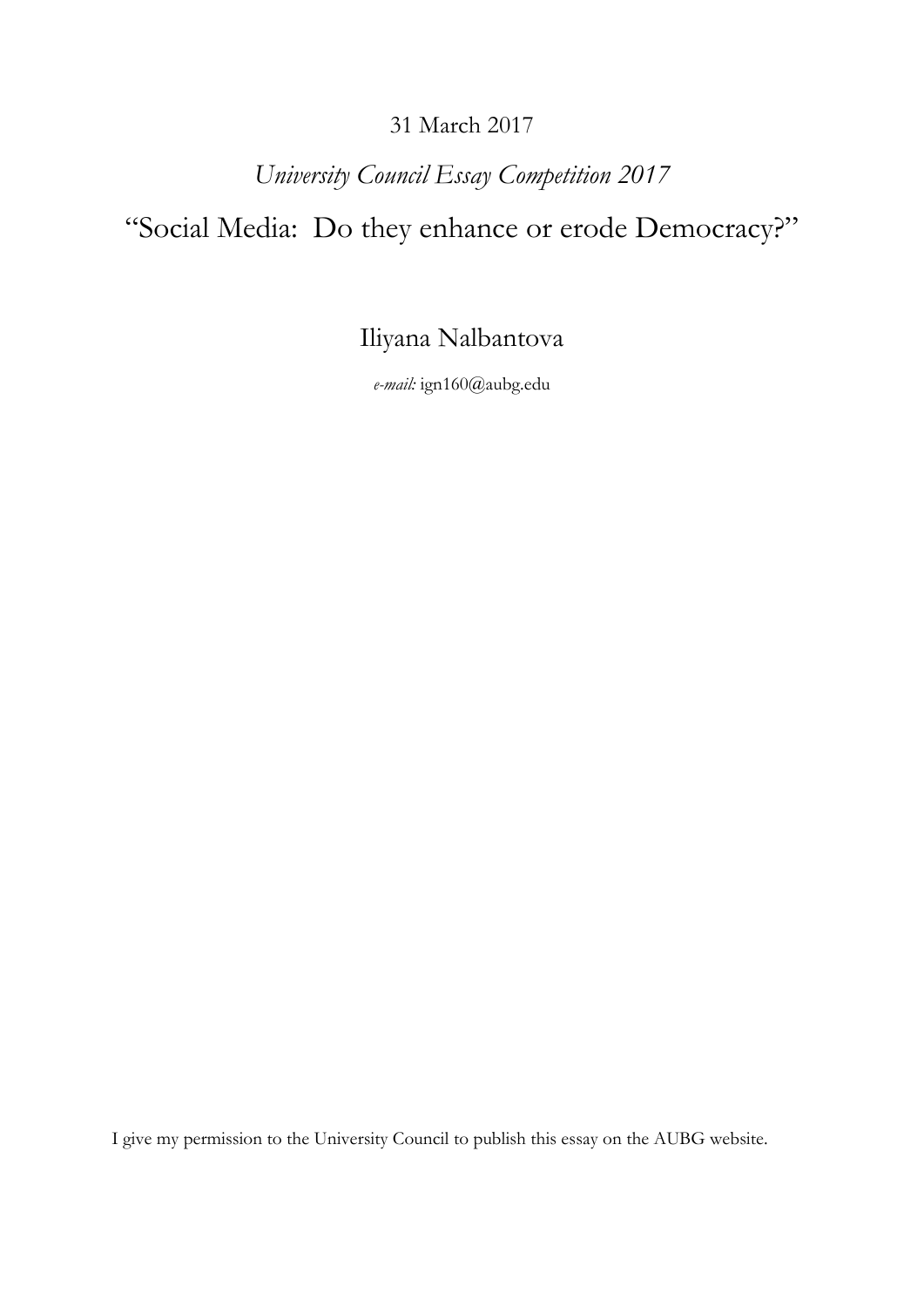## Social Media: Do they enhance or erode Democracy?

Social media is defined as "websites and applications that enable users to create and share content or to participate in social networking." <sup>1</sup> Democracy, on the other hand, is harder to define. It literally means "rule by the people," originating from the Greek words demos (people) and kratos (rule)<sup>2</sup>. It is political system in which the whole population participates, either directly or through elected representatives – as Abraham Lincoln famously put it: "government" of the people, by the people, for the people" 3 . Today, however, democracy has acquired a somewhat broader sense, often including free and fair elections, active participation, human rights and freedoms, and a rule of law in its definition<sup>4</sup>. The purpose of this essay is to consider the impact of social media on democracy. This is determined through detailed examination of a specific case study – the coup d'état attempt in Turkey in 2016 and its aftermath, in which social media played a significant role.

On the night of Friday, 15 July 2016, a faction of the military attempted an overthrow against Turkish state institutions and the President Recep Tayyip Erdoğan. Tanks rolled onto the streets of Istanbul and Ankara, guns fired in the air, and large crowds marched the streets in chaos. At 11:25pm, the military claimed through the seized state television that "the political administration that has lost all legitimacy has been forced to withdraw"<sup>5</sup>. One hour later, the democratically elected President addressed the nation via the social media application FaceTime urging all people to "go to the streets and give them their answer."<sup>6</sup> He also tweeted: "I call our

 $\overline{\phantom{a}}$ 

 $^1$  Oxford Dictionary. "Social Media." N.p., n.d. Web. 25 Mar. 2017.

<sup>2</sup> Dahl, Robert A. "Democracy." Encyclopeadia Britannica. Encyclopædia Britannica, inc., 22 June 2010. Web. 31 Mar. 2017.

<sup>&</sup>lt;sup>3</sup> "The Gettysburg Address by Abraham Lincoln." The Gettysburg Address by Abraham Lincoln. N.p., n.d. Web. 31 Mar. 2017.

<sup>4</sup> Diamond, L., Lecture at Hilla University for Humanistic Studies January 21, 2004: "What is Democracy". Diamond, L. and Morlino, L., The quality of democracy (2016). In Diamond, L., In Search of Democracy. London: Routledge.

<sup>&</sup>lt;sup>5</sup> Narayan, Chandrika. "Turkey coup attempt: How a night of death and mayhem unfolded." CNN. Cable News Network, 17 July 2016. Web. 31 Mar. 2017.

 $<sup>6</sup>$  Narayan, Chandrika. "Turkey coup attempt: How a night of death and mayhem unfolded." CNN. Cable News</sup> Network, 17 July 2016. Web. 31 Mar. 2017.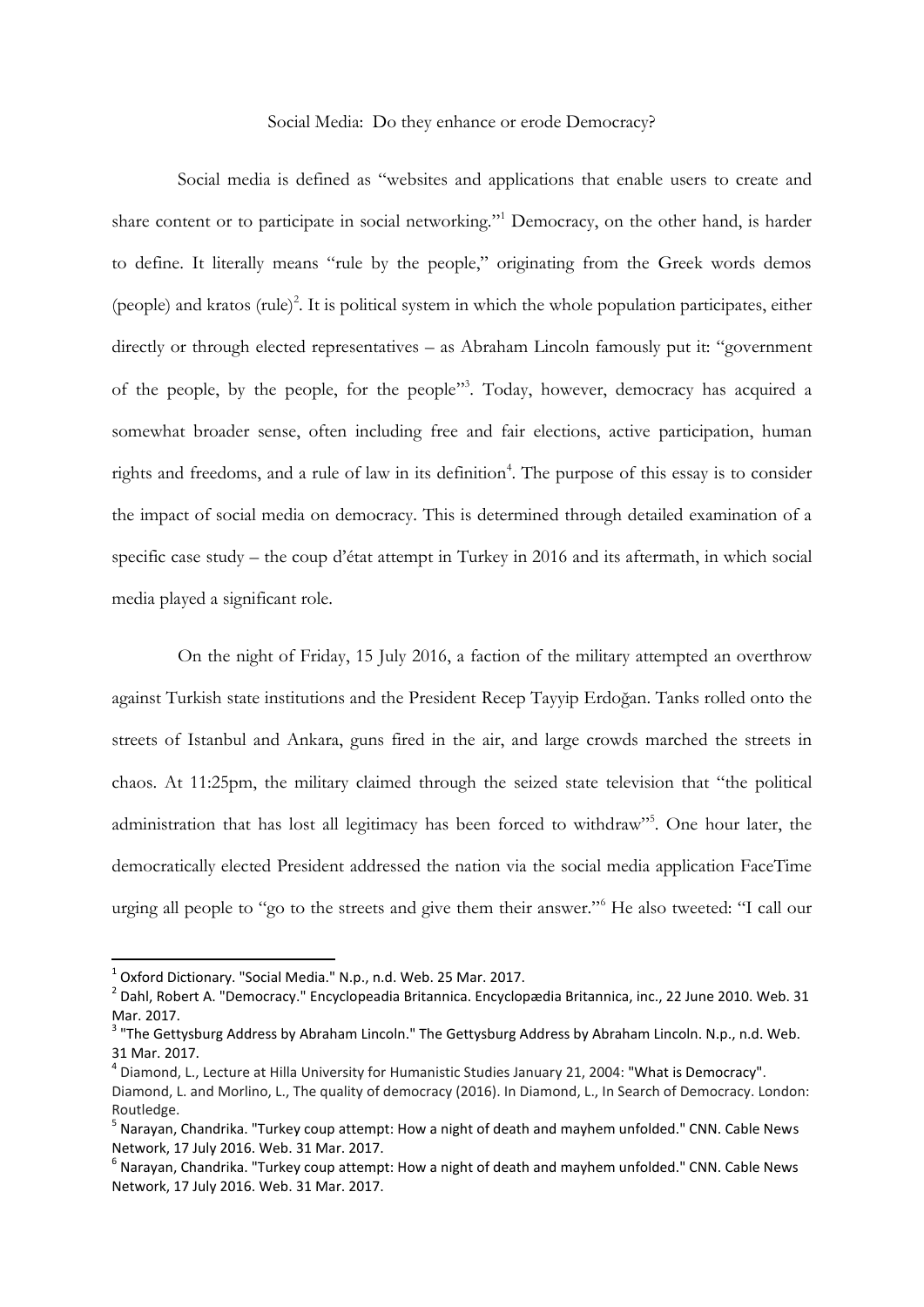nation to the airports and the squares to take ownership of our democracy and our national will."<sup>7</sup> Soon enough, supporters of Erdoğan flooded public spaces to oppose the coup, standing against tanks and armed vehicles, shouting "Allahu ekber" and the Shahada, the Islamic creed of faith<sup>8</sup>. By 2:51am, the Turkish National Intelligence unit announced the end of the attempted overthrow. At the break of dawn, Recep Erdoğan claimed that the government was back in control, stating that "fifty percent of the people elected the President and that President is on duty."<sup>9</sup>

The development of these events strongly suggests that social media, specifically FaceTime, played a role of paramount importance to the failure of the coup, among other reasons. Although rebels took control of traditional media and proclaimed their success on the state television, they underestimated the power of social networking in controlling the narrative of the overthrow. Erdoğan, a fierce critic of social media in the past, managed to take advantage of this fundamental mistake, and this proved to be the doom of the attempt to take control of the state. His address to the nation on FaceTime affirmed the presidential authority and eroded the seeming control of the rebels. This was further amplified by services such as Twitter, WhatsApp, and Facebook Live which broadcasted photos and live videos from various locations of the popular protests against the coup. Kieran Healy of University of Duke argues that the abilities of such applications to provide common knowledge, i.e. "having people be able to see what is happening" is "a crucial prerequisite for successful collective action in situations like this."<sup>10</sup> This view is supported by the chair of President Obama's Global Development Council, Mohamed A. El-Erian, who believes that "the flow of information" in the social networks

**.** 

 $^7$  Abutaleb, Yasmeen. "Coup bid in Turkey carried live on social media despite blockages." Reuters. Thomson Reuters, 15 July 2016. Web. 25 Mar. 2017.

<sup>8</sup> Luttwak, Edward. "Why Turkey's Coup d'État Failed." Foreign Policy. N.p., 16 July 2016. Web. 25 Mar. 2017.

<sup>&</sup>lt;sup>9</sup> Narayan, Chandrika. "Turkey coup attempt: How a night of death and mayhem unfolded." CNN. Cable News Network, 17 July 2016. Web. 25 Mar. 2017.

 $10$  "Facetiming the coup." Vox. Vox, 16 July 2016. Web. 25 Mar. 2017.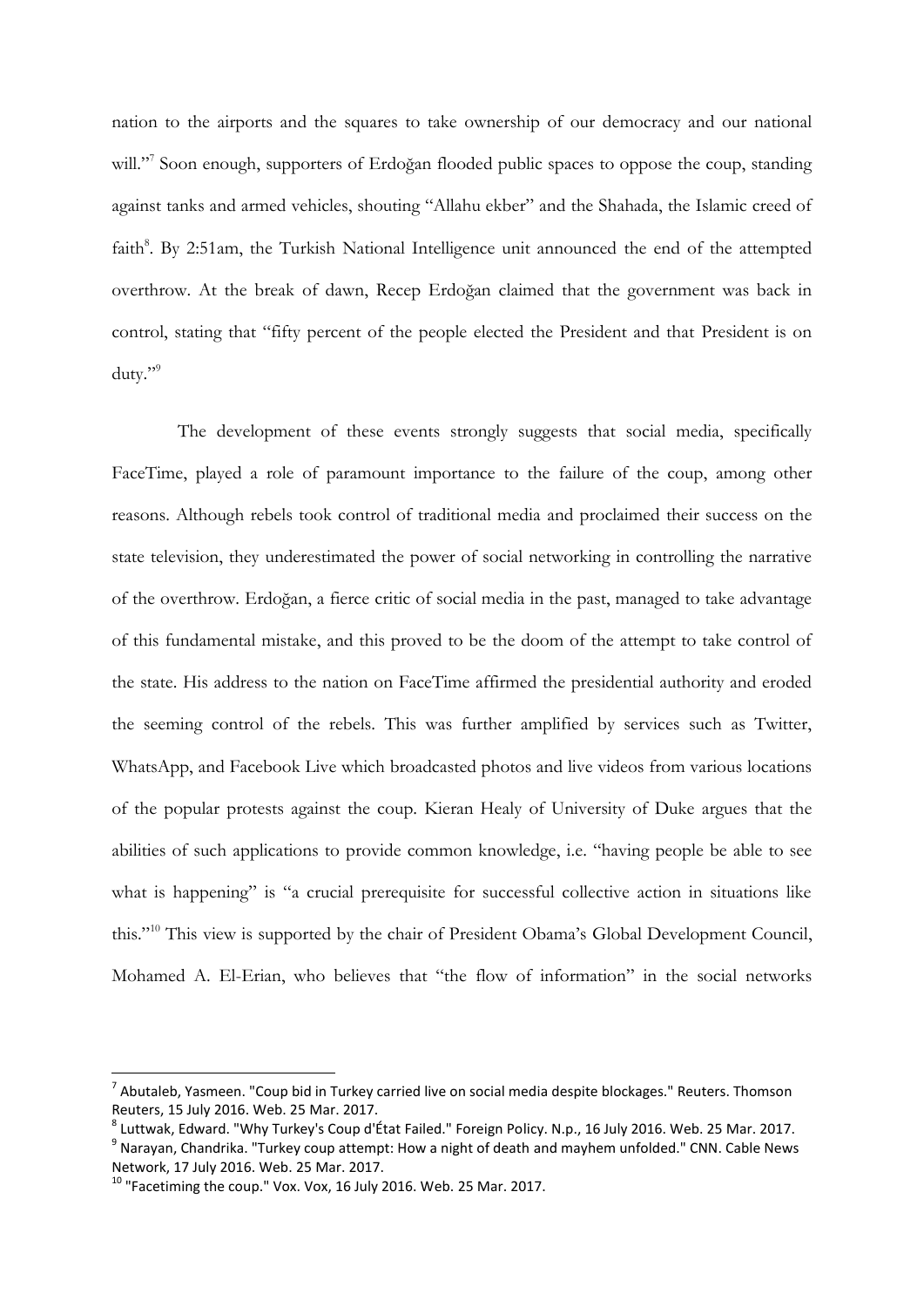"encouraged, empowered and mobilized Turks to confront the rebels and their tanks."<sup>11</sup> Therefore, it is clear that social media was one of the most significant factors in the failure of the coup.

With this, the importance of social media in the unfolding of the events of July 2016 in Turkey has been established. The question that follows is whether social media in the hands of President Recep Tayyip Erdoğan enhanced or eroded democracy in the case of the Turkish coup d'état attempt. In order to assess the impact of social networks in this instance, this essay explores the main actors in the coup attempt's commitment to democracy. Although the Turkish military is often perceived as a guardian of democratic principles, this hardly appears to be true in this case. President Erdoğan, on the other hand, is a popular, democratically-elected President, which corresponds to the principles "rule by the people". However, this argument also holds little validity due to the use of undemocratic methods by Erdoğan such as human rights abuse and corruption. Thus, it appears that the commitment to democracy of the different actors provides insufficient grounds to determine whether social media in the hands of the Turkish president enhanced or eroded democracy in the case of the coup attempt. For this reason, the essay examines the consequences of the coup – the 2016 purges – in order to fully assess the impact of social media in the long-term. It concludes that, due to the widespread breach of human rights under the Erdoğan administration before and after the unsuccessful coup, more specifically in the light of the unjust purgest, social media as used by President Recep Tayyip Erdoğan during the 2016 overthrow attempt eroded, rather than enhanced, democracy.

There is a scope to suggest that Erdoğan's use of social media during the 2016 coup attempt in Turkey eroded democracy because the military has been a democratic force in Turkey. Historically, the Turkish military has been perceived as "the guarantor of Turkey's constitution",

1

 $^{11}$  "How Social Media Helped Defeat the Turkish Coup." Bloomberg.com. Bloomberg, 18 July 2016. Web. 25 Mar. 2017.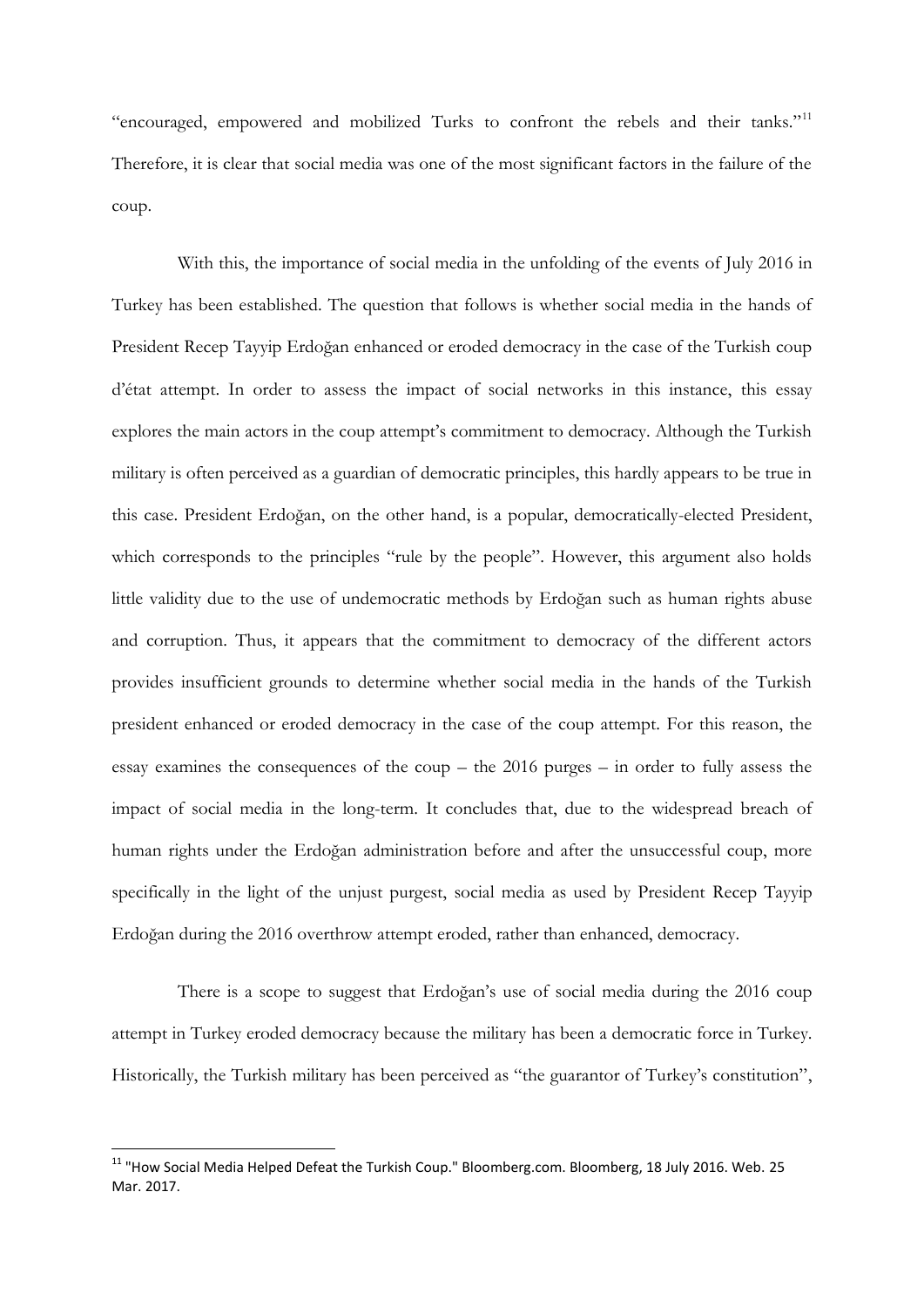which acts as a check to other institutions<sup>12</sup>. Michael Rubin, a resident scholar at the American Enterprise Institute (AEI), outlines four instances in which the military staged coups in order to protect the democratic principles in the republic in the last sixty years. In these instances, the armed forces resisted Islamist governments which attempted to increase their power (in 1960 and 1997) and political turmoil and violence (in 1971 and  $1980$ )<sup>13</sup>. This role of the Turkish military originates in the Kemalist ideology which advocates the support of Kemal Ataturk's reforms including, most notably, multiparty democracy and secularism. Even though the plotters of the 2016 coup attempt cited "erosion of secularism" and "elimination of democratic rule" as causes of the unrest<sup>14</sup>, there is little evidence that Kemalism was the motivator<sup>15</sup>. Instead, the staged overthrow appeared rather disorganized with a lack of clear vision, demands, and objectives. This suggests that the role of the military has changed from previous decades. This is evident through the strong position of Erdoğan's government and his rising personal popularity compared to previous administrations<sup>16</sup>. Furthermore, neither the public nor the elite expressed any support for the attempted coup. Instead, the people supported the current government on the eve of the overthrow. Similarly, the political elite condemned the plot, including all three opposition parties and critics of Recep Erdoğan <sup>17</sup>. Therefore, the Turkish military did not act as a guardian of the constitutional and democratic principles of the country in the 2016 coup attempt. In this sense, social media, as used during the events of the overthrow, enhanced democracy by enabling state institutions to regain control through the will of the people.

 $\overline{\phantom{a}}$ 

<sup>&</sup>lt;sup>12</sup> Rubin, Michael. "Why the coup in Turkey could mean hope." New York Post. N.p., 15 July 2016. Web. 25 Mar. 2017.

<sup>&</sup>lt;sup>13</sup> Rubin, Michael. "Why the coup in Turkey could mean hope." New York Post. N.p., 15 July 2016. Web. 25 Mar. 2017.

<sup>&</sup>lt;sup>14</sup> Kinney, Drew Holland. "Civilian Actors in the Turkish Military Drama of July 2016". Eastern Mediterranean Policy Note. No. 10. 19 Sept 2016.

<sup>15</sup> Filkins, Dexter. "Turkey's Thirty-Year Coup." The New Yorker. The New Yorker, 22 Nov. 2016. Web. 25 Mar. 2017.

<sup>&</sup>lt;sup>16</sup> Kingsley, Patrick, and Ghaith Abdul-Ahad. "Military coup attempted in Turkey against Erdoğan government." The Guardian. Guardian News and Media, 15 July 2016. Web. 26 Mar. 2017.

<sup>&</sup>lt;sup>17</sup> Gul Tuysuz and Eliott C. McLaughlin. "Failed coup in Turkey: What you need to know." CNN. Cable News Network, 18 July 2016. Web. 26 Mar. 2017.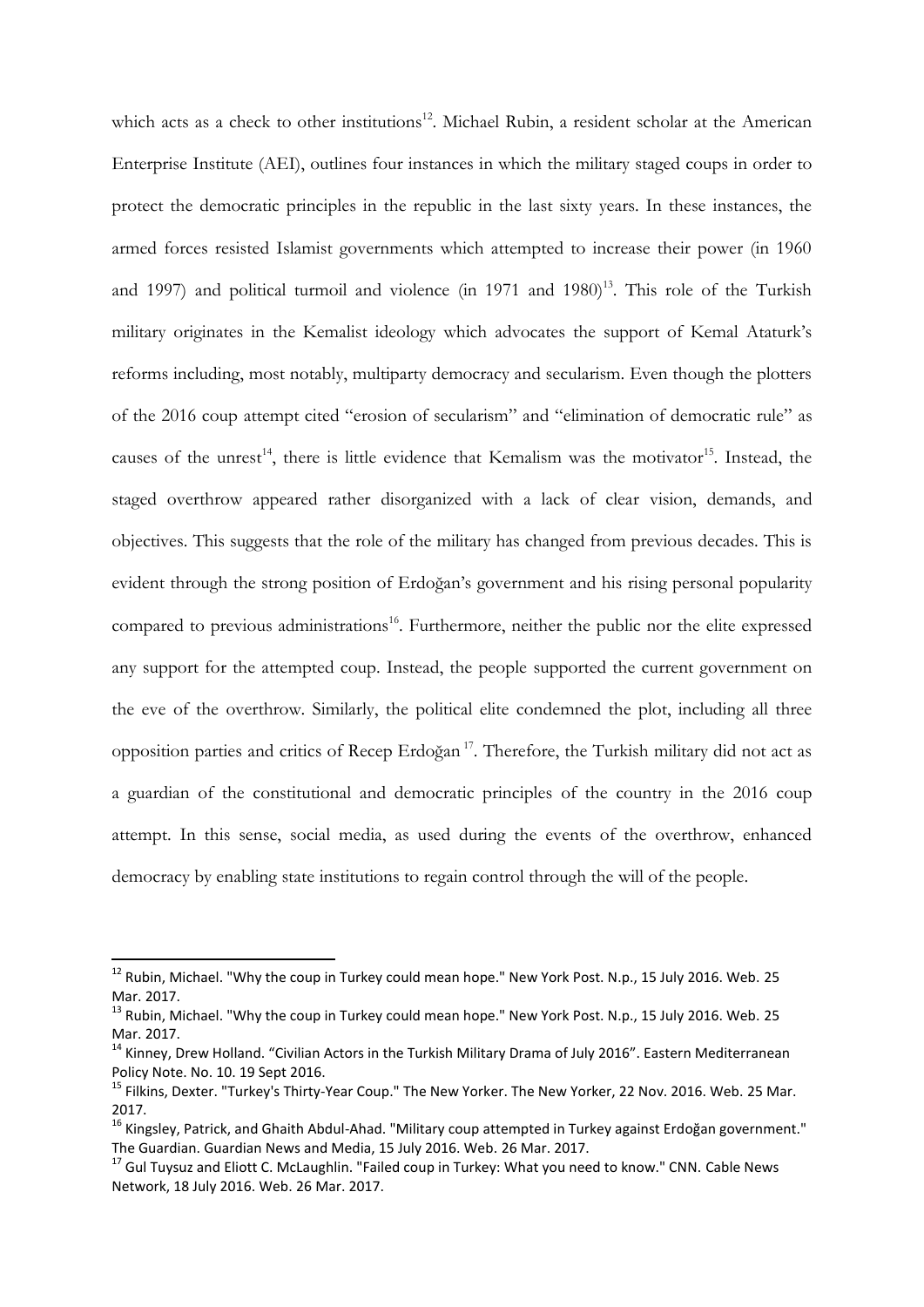Since President Ergodan's government was democratically elected, his use of social media during the events in July 2016 appears to enhance democracy as it restored the order established by the people's vote. In the 2015 November general election, Erdoğan's party, AKP, received 49.50 per cent of the popular vote<sup>18</sup>. Even more strikingly, the people also showed their overwhelming support in the last presidential elections of 2014 where Recep Tayyip Erdoğan was elected a President with 51.79 per cent of the votes $19$ . The statistics from the last elections clearly indicate the will of the majority, which implies that the current government does represent the rule of the people to a large extent. What is more, various prominent advocates of democracy expressed support for the institutions in Turkey during the coup attempt. For instance, the Secretary General of the Council of Europe labeled "any attempt to overthrow the democratically elected leaders" as unacceptable<sup>20</sup>. Barack Obama and the US government also expressed their commitment to the Turkish "democratically elected civilian government"<sup>21</sup>. This suggests that the coup was a challenge to the democratically elected institutions, and its overcoming through the use of social media enhanced democracy.

However, the argument that the restoration of Erdoğan's government is democratic only holds superficial validity. In fact, Erdoğan's administration rules under rather undemocratic principles which have little regard for human rights and freedoms, transparency and secularism. According to Edward Luttwak, "Erdoğan has been doing everything possible to dismantle Turkey's fragile democracy," citing instances of violence against journalists, crackdown on free speech and exercise of unconstitutional executive power as evidence<sup>22</sup>. In order to illustrate this, Turkey has

 $\overline{\phantom{a}}$ 

<sup>&</sup>lt;sup>18</sup> "Turkish general election, November 2015." Wikipedia. Wikimedia Foundation, 30 Mar. 2017. Web. 27 Mar. 2017.

<sup>19</sup> "Turkish presidential election, 2014." Wikipedia. Wikimedia Foundation, 28 Mar. 2017. Web. 26 Mar. 2017.

<sup>&</sup>lt;sup>20</sup> Jagland, Thorbjørn. "Turkey: Any attempt to overthrow the democratically elected leaders in a member state of the Council of Europe is unacceptable." Twitter. Twitter, 15 July 2016. Web. 26 Mar. 2017.

 $21$  "Turkish government post-coup purge widens." News. N.p., 19 July 2016. Web. 26 Mar. 2017.

<sup>&</sup>lt;sup>22</sup> Luttwak, Edward. "Why Turkey's Coup d'État Failed." Foreign Policy. N.p., 16 July 2016. Web. 25 Mar. 2017.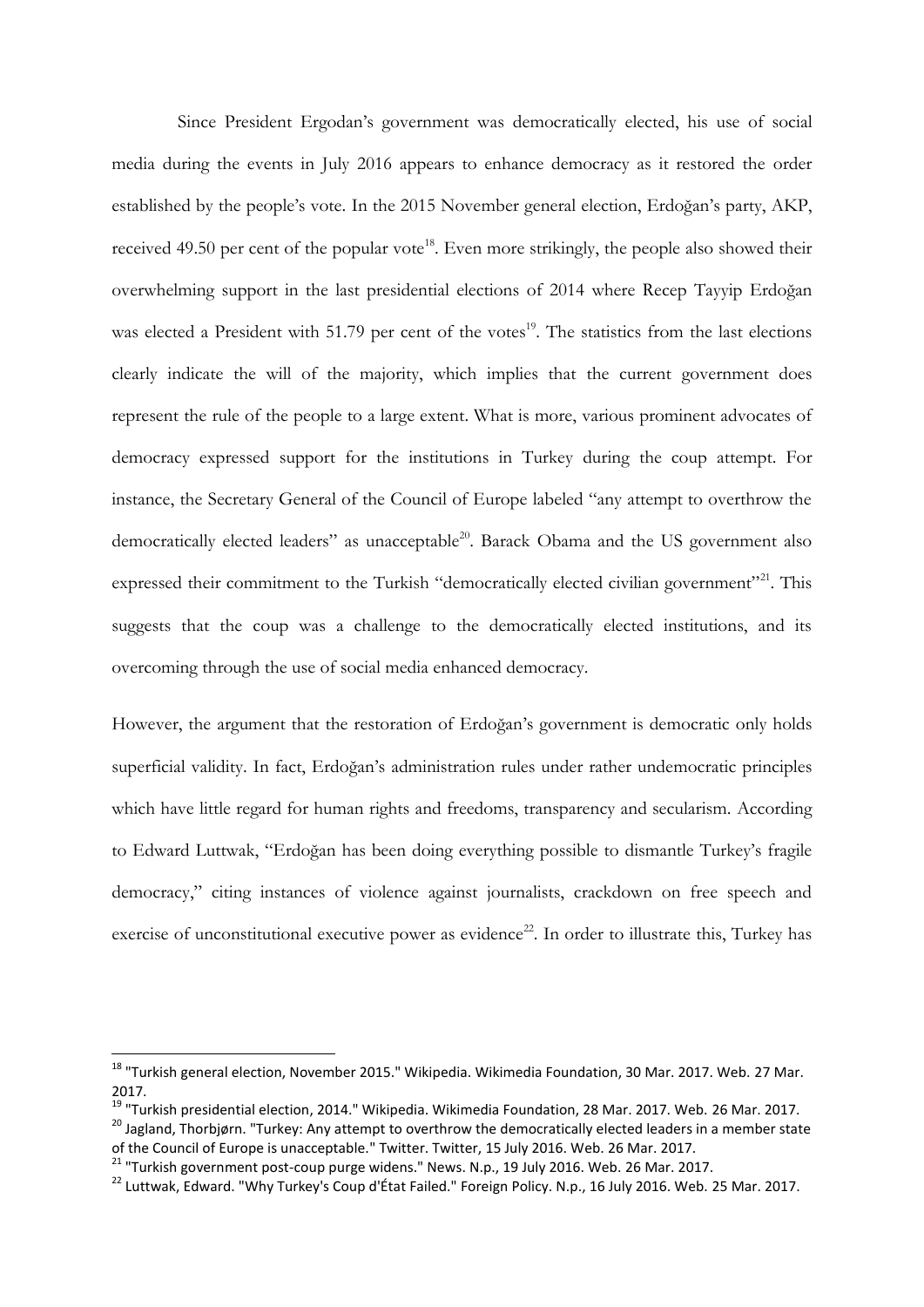the highest rate of convicted reporters per capita<sup>23</sup>. Such claims are substantiated by various reports on democracy and corruption. For example, Human Rights Watch reports in early 2016 that "the environment for human rights in Turkey deteriorated"<sup>24</sup>. Transparency International, on the other hand, ranks Turkey  $75<sup>th</sup>$  out of 176 countries for highest corruption perception index in 2016<sup>25</sup>. What is more, Erdoğan's explicit and exclusive support for Islamism resulted in oppression of women and minorities in the country. Michael Rubin argues in favor of that, claiming that Erdoğan "dropped any pretense of governing for all Turks"<sup>26</sup>. This is exemplified by the skyrocketing rates of murders of women which increased by 1.400 per cent between 2003 and  $2010^{27}$ . This points to a situation where the strong support for Erdoğan by half of the population has turned into tyranny of the majority evident by the continuous human rights abuse and the dismantling of the rule of law in favor of religion. Thus, the victory of Erdoğan over the rebels did not necessarily mean a triumph for democracy in Turkey. Although the rebels did not represent a democratic force as argued above, neither does Erdoğan or his government. Therefore, the use of social media during the 2016 coup d'état attempt did not enhance democracy by restoring the elected institutions; instead, it eroded democracy in the Republic of Turkey by handing the political system back to its corrupt leaders.

Finally, the consequences of the Turkish coup attempt of 2016, rather than the characteristics of the main actors and their role in the political system, provide the most compelling evidence that the use of social media significantly eroded democracy in Turkey. In response to the overthrow attempt, Erdoğan launched a series of purges. As of August 2016, the unprecedented mass arrests included 10,012 soldiers detained, 21,000 private school teachers and 2,745 members of

1

<sup>&</sup>lt;sup>23</sup> Rubin, Michael. "Erdogan Has Nobody to Blame for the Coup but Himself." Foreign Policy. N.p., 18 July 2016. Web. 26 Mar. 2017.

<sup>&</sup>lt;sup>24</sup> "Turkey." Human Rights Watch. N.p., 27 Jan. 2016. Web. 26 Mar. 2017.

<sup>&</sup>lt;sup>25</sup> E.V., Transparency International. "Corruption Perceptions Index 2016." Www.transparency.org. N.p., n.d. Web. 26 Mar. 2017.

<sup>&</sup>lt;sup>26</sup> Rubin, Michael. "Erdogan Has Nobody to Blame for the Coup but Himself." Foreign Policy. N.p., 18 July 2016. Web. 26 Mar. 2017.

<sup>&</sup>lt;sup>27</sup> Girit, Selin. "Loud calls to action follow murder of young Turkish woman." BBC News. BBC, 20 Feb. 2015. Web. 26 Mar. 2017.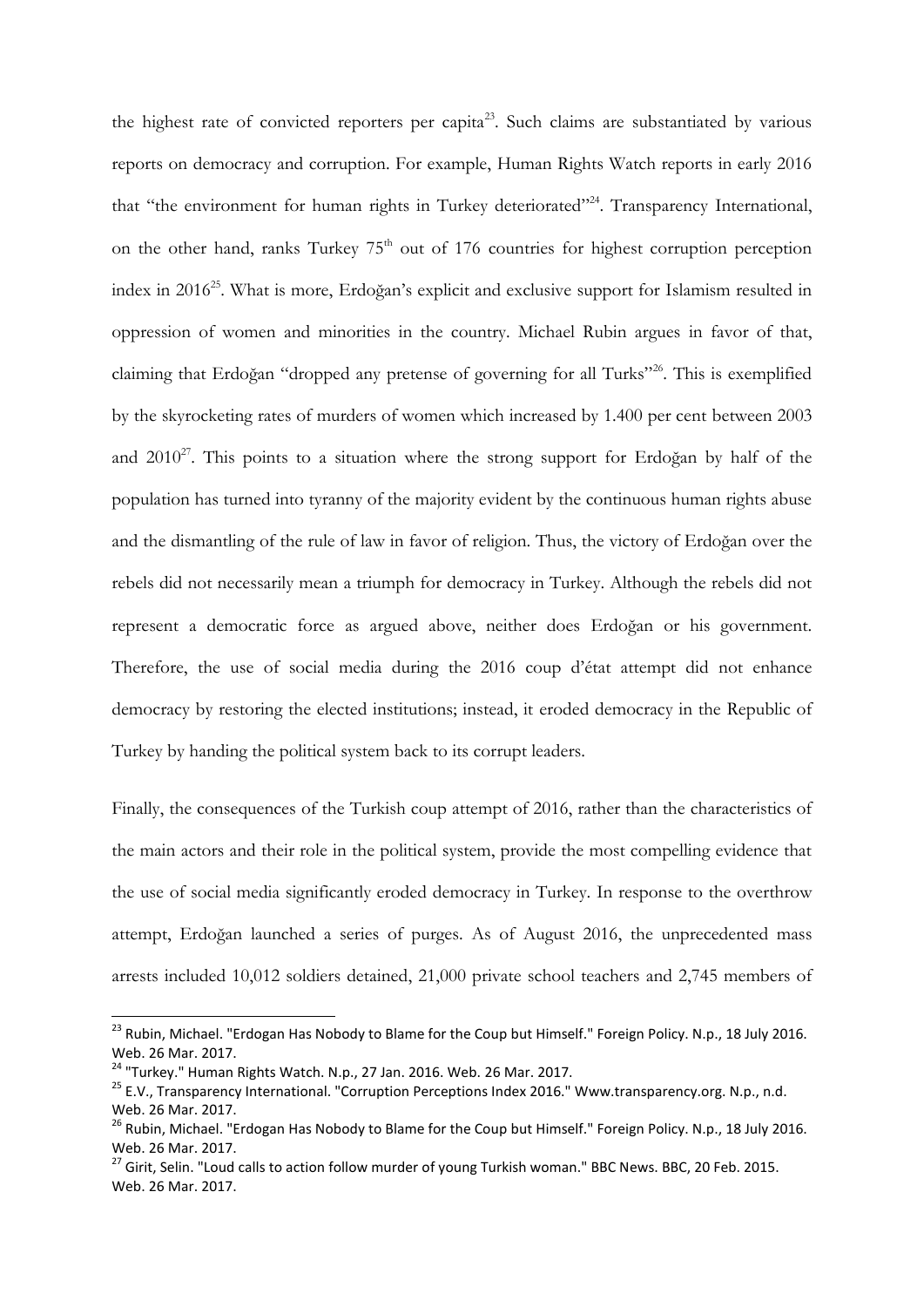the judiciary suspended, 21,700 Ministry of Education officials fired, 1,500 university deans forced to resign, and more than  $100$  media outlets shut down<sup>28</sup>. Many of the arrests and detentions involved abuse of human rights. For instance, a significant number of the convictions were conducted without clear charges and evidence of their alleged link to the attempted coup in July<sup>29</sup>. This implies that the President of Turkey exploited the situation to eliminate his opposition, rather than punish the plotters. President Recep Tayyip Erdoğan himself claimed that "this uprising is a gift from God," potentially indicating his true intentions<sup>30</sup>. The New York Times editorial board expressed concern over this matter, suggesting that the President is "more vengeful and obsessed with control than ever."<sup>31</sup> The controversial purges undoubtedly caused enormous turmoil and unrest in Turkish society. Furthermore, they were widely criticized and condemned by the international elite. For example, the Foreign Minister of France, Jean-Marc Ayrault described the current situation in Turkey as "political system which turns away from democracy"<sup>32</sup>. The crackdown on Turkish society not only represented a subversion of democracy in itself due to the further deterioration of the rule of law and human rights abuse, but also affirmed the power of Erdoğan and laid the foundations for the establishment of a dictatorial, rather than democratic, rule in the Republic of Turkey. The elimination of AKP's opposition through the purges secured the President's position both in politics with the growing exercise of presidential power, and in popular support with the imposition of state-controlled media and education. Therefore, the aftermath of the 2016 coup attempt was tragic, rather than triumphant, for democracy and its future in Turkey. This suggests that social media in the hands of Erdoğan during the attempted overthrow was a tool for subversion of democracy.

1

<sup>&</sup>lt;sup>28</sup> Josh Keller, Iaryna Mykhyalyshyn and Safak Timur. "The Scale of Turkey's Purge Is Nearly Unprecedented." The New York Times. The New York Times, 02 Aug. 2016. Web. 26 Mar. 2017.

<sup>&</sup>lt;sup>29</sup> US State Gov. "Turkey 2016 Human Rights Report." N.p., n.d. Web. 27 Mar. 2017.

<sup>&</sup>lt;sup>30</sup> Dolan, David, and Gulsen Solaker. "Turkey rounds up plot suspects after thwarting coup against Erdogan." Reuters. Thomson Reuters, 16 July 2016. Web. 27 Mar. 2017.

<sup>&</sup>lt;sup>31</sup> Board, The Editorial. "The Counter-Coup in Turkey." The New York Times. The New York Times, 16 July 2016. Web. 27 Mar. 2017.

<sup>&</sup>lt;sup>32</sup> "US and EU leaders warn Turkey's Erdogan over post-coup crackdown." Financial Times. Financial Times, n.d. Web. 27 Mar. 2017.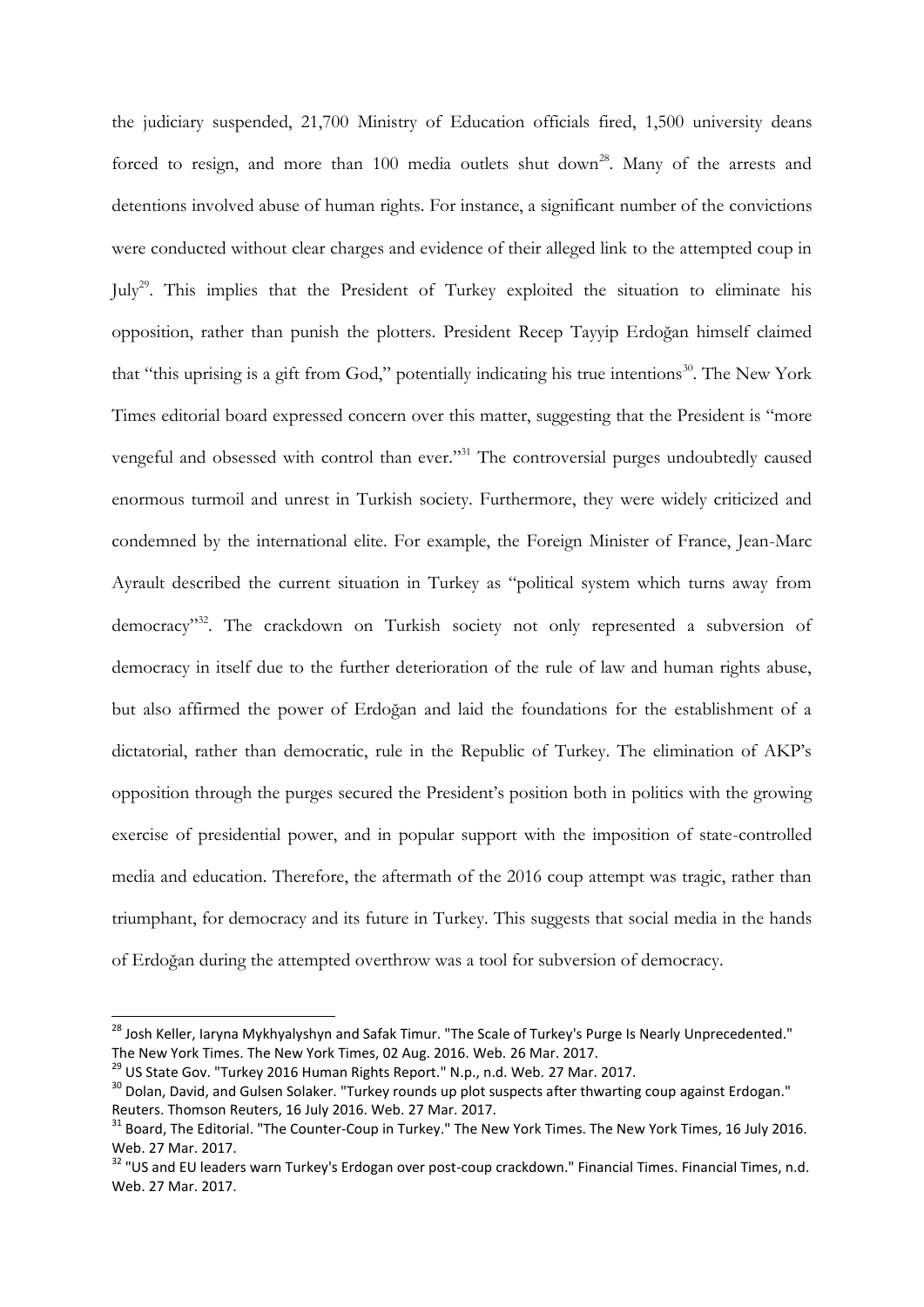In conclusion, social media was a powerful tool during the 2016 coup d'état attempt which decided the victors of the brief confrontation. Although it appears initially that social networks safeguarded democracy as it returned political power and authority in the hands of the democratically elected leader of Turkey, this argument lacks credibility upon closer examination. This is evident by the undemocratic practices employed by President Erdoğan's government such as disregard for human rights and the rule of law. Nonetheless, the most convincing argument for the negative impact of social media in the 2016 coup attempt in Turkey is the aftermath which proved disastrous for democracy in the republic. Although there is no direct correlation between social media and the consequent crackdown of Turkish society, the use of the social networking service FaceTime during the coup enabled President Recep Tayyip Erdoğan to achieve his political objectives later, which ultimately resulted in subversion of democracy in the country. It should be noted, however, that the conclusions reached by this essay are largely dependent on the definition of democracy. Throughout the work, I have used the broader definition of democracy which includes elections, participation, human rights, and a rule of law among its key characteristics for assessment of the impact of social media. If, on the other hand, democracy is taken to mean merely "rule by the people", even if this implies tyranny of the majority, then the conclusion of the essay would be quite the opposite. Notwithstanding, I strongly believe that democracy today requires more commitment than it did in the past, and such commitment is exhibited in the four principles which are part of the broader definition above. Furthermore, in the ever-changing twenty first century the definition of democracy has to be adjusted to some extent to amplify its meaning to current understandings such as the increasing demand for liberty, equality, and pursuit of happiness by the global society. Therefore, social media eroded democracy in the case study of the coup d'état attempt in Turkey in 2016 and its aftermath.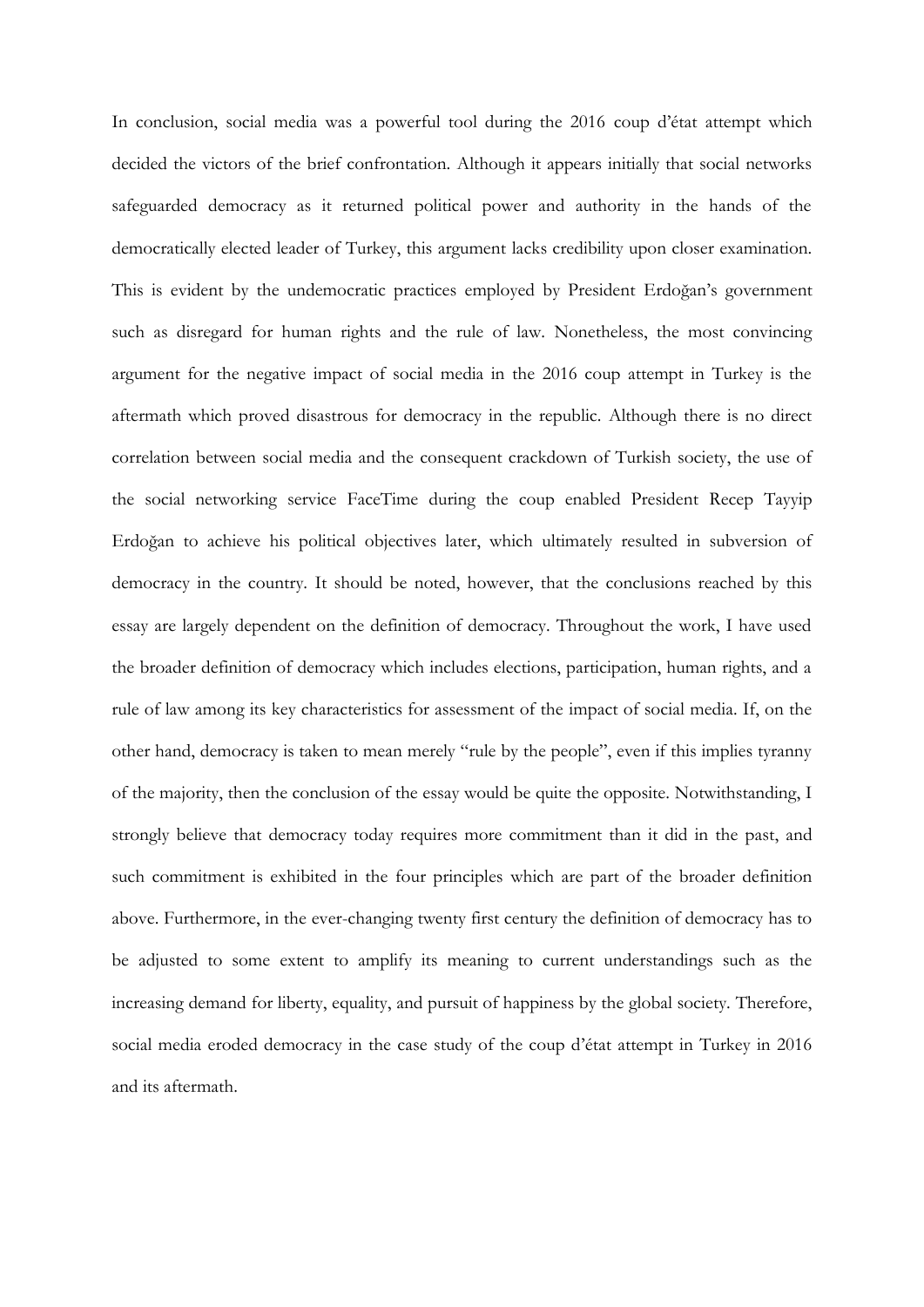"The Gettysburg Address by Abraham Lincoln." The Gettysburg Address by Abraham Lincoln. N.p., n.d. Web. 31 Mar. 2017.

"Turkey." Human Rights Watch. N.p., 27 Jan. 2016. Web. 26 Mar. 2017.

"Turkish general election, November 2015." Wikipedia. Wikimedia Foundation, 30 Mar. 2017. Web. 27 Mar. 2017.

"Turkish government post-coup purge widens." News. N.p., 19 July 2016. Web. 26 Mar. 2017.

- "Turkish presidential election, 2014." Wikipedia. Wikimedia Foundation, 28 Mar. 2017. Web. 26 Mar. 2017.
- "US and EU leaders warn Turkey's Erdogan over post-coup crackdown." Financial Times. Financial Times, n.d. Web. 27 Mar. 2017.
- Board, The Editorial. "The Counter-Coup in Turkey." The New York Times. The New York Times, 16 July 2016. Web. 27 Mar. 2017.
- Dahl, Robert A. "Democracy." Encyclopeadia Britannica. Encyclopædia Britannica, inc., 22 June 2010. Web. 31 Mar. 2017.
- Diamond, L., Lecture at Hilla University for Humanistic Studies January 21, 2004: "What is Democracy". Diamond, L. and Morlino, L., The quality of democracy (2016). In Diamond, L., In Search of Democracy. London: Routledge.
- Dolan, David, and Gulsen Solaker. "Turkey rounds up plot suspects after thwarting coup against Erdogan." Reuters. Thomson Reuters, 16 July 2016. Web. 27 Mar. 2017.
- E.V., Transparency International. "Corruption Perceptions Index 2016." Www.transparency.org. N.p., n.d. Web. 26 Mar. 2017.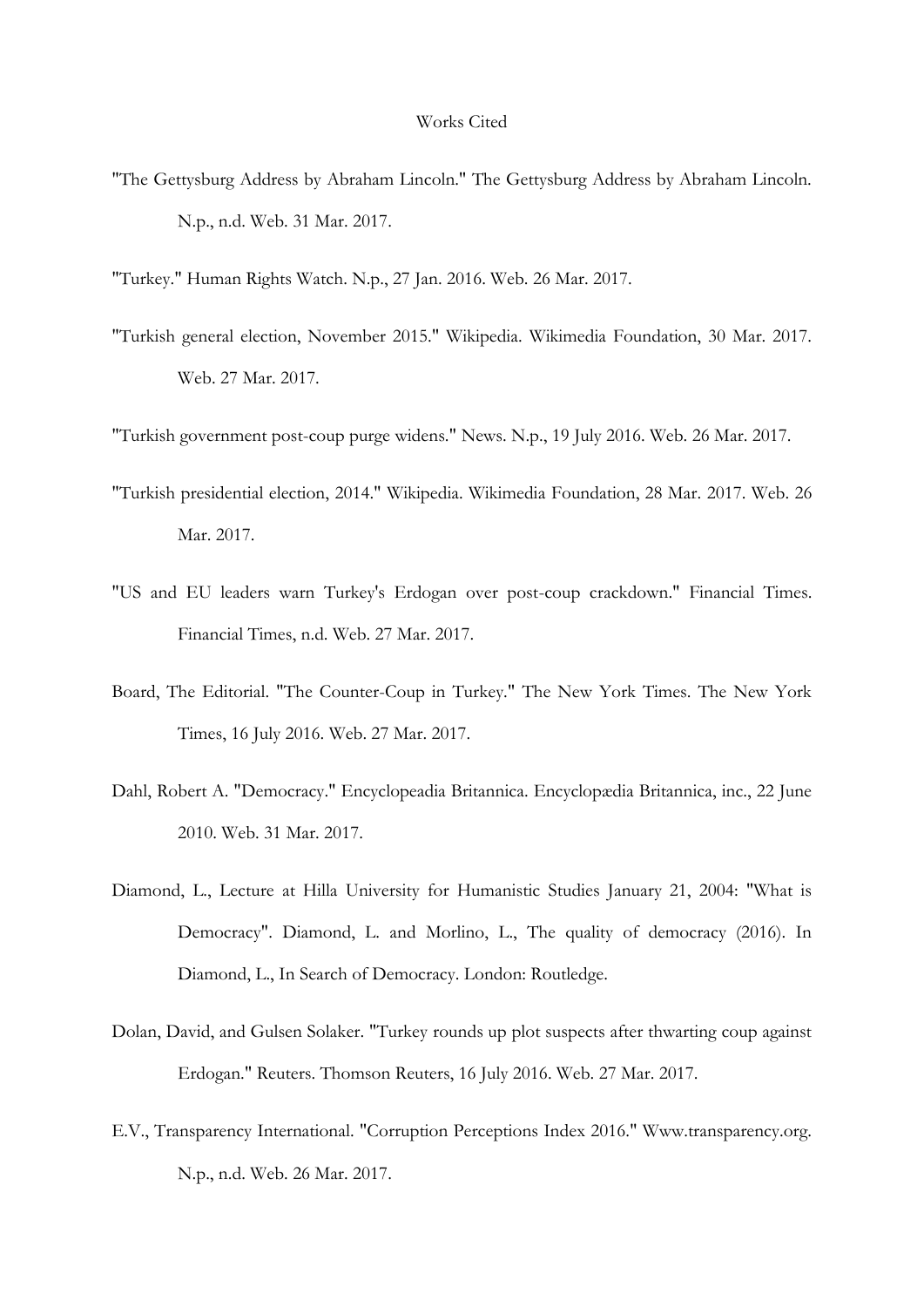- Filkins, Dexter. "Turkey's Thirty-Year Coup." The New Yorker. The New Yorker, 22 Nov. 2016. Web. 25 Mar. 2017.
- Girit, Selin. "Loud calls to action follow murder of young Turkish woman." BBC News. BBC, 20 Feb. 2015. Web. 26 Mar. 2017.
- Gul Tuysuz and Eliott C. McLaughlin. "Failed coup in Turkey: What you need to know." CNN. Cable News Network, 18 July 2016. Web. 26 Mar. 2017.
- Jagland, Thorbjørn. "Turkey: Any attempt to overthrow the democratically elected leaders in a member state of the Council of Europe is unacceptable." Twitter. Twitter, 15 July 2016. Web. 26 Mar. 2017.
- Josh Keller, Iaryna Mykhyalyshyn and Safak Timur. "The Scale of Turkey's Purge Is Nearly Unprecedented." The New York Times. The New York Times, 02 Aug. 2016. Web. 26 Mar. 2017.
- Kingsley, Patrick, and Ghaith Abdul-Ahad. "Military coup attempted in Turkey against Erdoğan government." The Guardian. Guardian News and Media, 15 July 2016. Web. 26 Mar. 2017.
- Kinney, Drew Holland. "Civilian Actors in the Turkish Military Drama of July 2016". Eastern Mediterranean Policy Note. No. 10. 19 Sept 2016.
- Luttwak, Edward. "Why Turkey's Coup d'État Failed." Foreign Policy. N.p., 16 July 2016. Web. 25 Mar. 2017.
- Narayan, Chandrika. "Turkey coup attempt: How a night of death and mayhem unfolded." CNN. Cable News Network, 17 July 2016. Web. 31 Mar. 2017.

Oxford Dictionary. "Social Media." N.p., n.d. Web. 25 Mar. 2017.